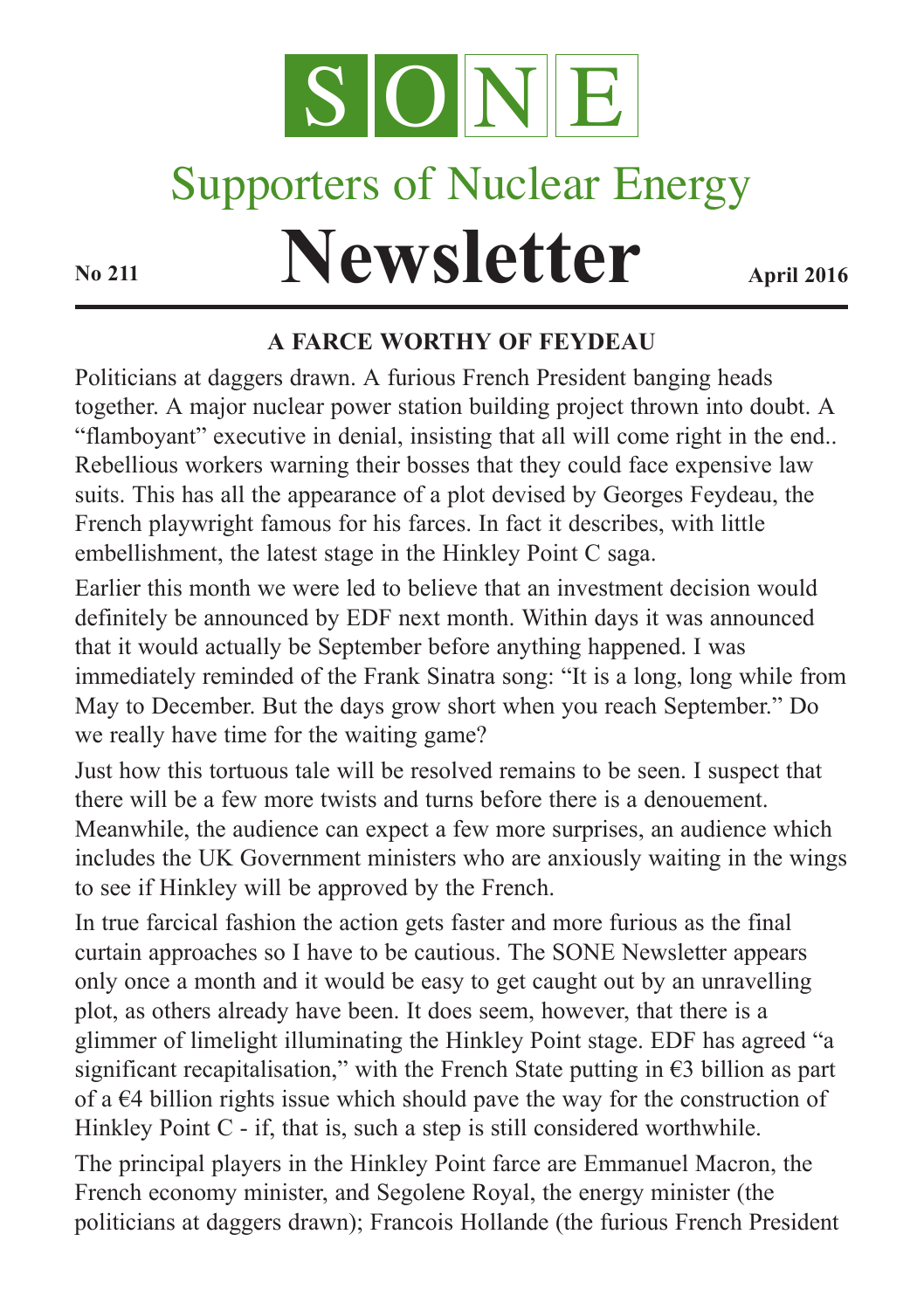of course) and Vincent de Rivaz, EDF Energy's Chief Executive (the flamboyant executive) The supporting cast includes an assortment of EDF managers and trade unionists (the rebellious workers).

M. Macron spent much of the earlier part of the month insisting that the French Government was "completely committed" to constructing the Hinkley Point C nuclear power plant. "We back the Hinkley Point project," he said on British television. "It's very important for the nuclear sector and for EDF. Now we have to finalise the work and especially the technical and industrial work very closely with EDF and with the British Government. to be in a situation to sign in the coming week or month."

Asked whether the deal would definitely go ahead, M. Macron said: "That's my view and that's our perspective, because I believe it's very important for our commitment to nuclear energy."

#### **WORKING FROM A DIFFERENT SCRIPT**

While M. Macron was promising an early decision, possibly as early as 11th May, Segolene Royal was reading from a different script, contradicting everything M. Macron had said. In a French radio interview she was asked whether the £18 billion Hinkley Point C project would be postponed. "It is still under discussion," she said. "There's an agreement between France and Britain so things should go ahead, but the trade unions are right to ask for the stakes to be re-examined."

Asked if she was therefore in favour of a postponement France's energy minister ducked the question and said that she would "not make rash comments." Nevertheless, she effectively kept the argument for delay very much alive. While she did not want to "decisively throw the project into question just like that" she said that there should be "further proof" that the Hinkley venture was "well founded" and would not affect investment in renewable energy. That would never do, of course.

Faced with these contradictory statements President Hollande took the two protagonists away to the Elysee Palace to thrash things out, accompanied by other French government ministers. A few days later, after President Hollande had presumably banged their heads together, it became clear that Mme Royal, who wanted more time to consult the trade unions, had won the argument.

M.Macron was forced to fall on his sword and announce that following the State bail-out EDF would now embark on a 60-day consultation with trade unions hostile to the project. That could mean that a final investment decision would not emerge before September, he said.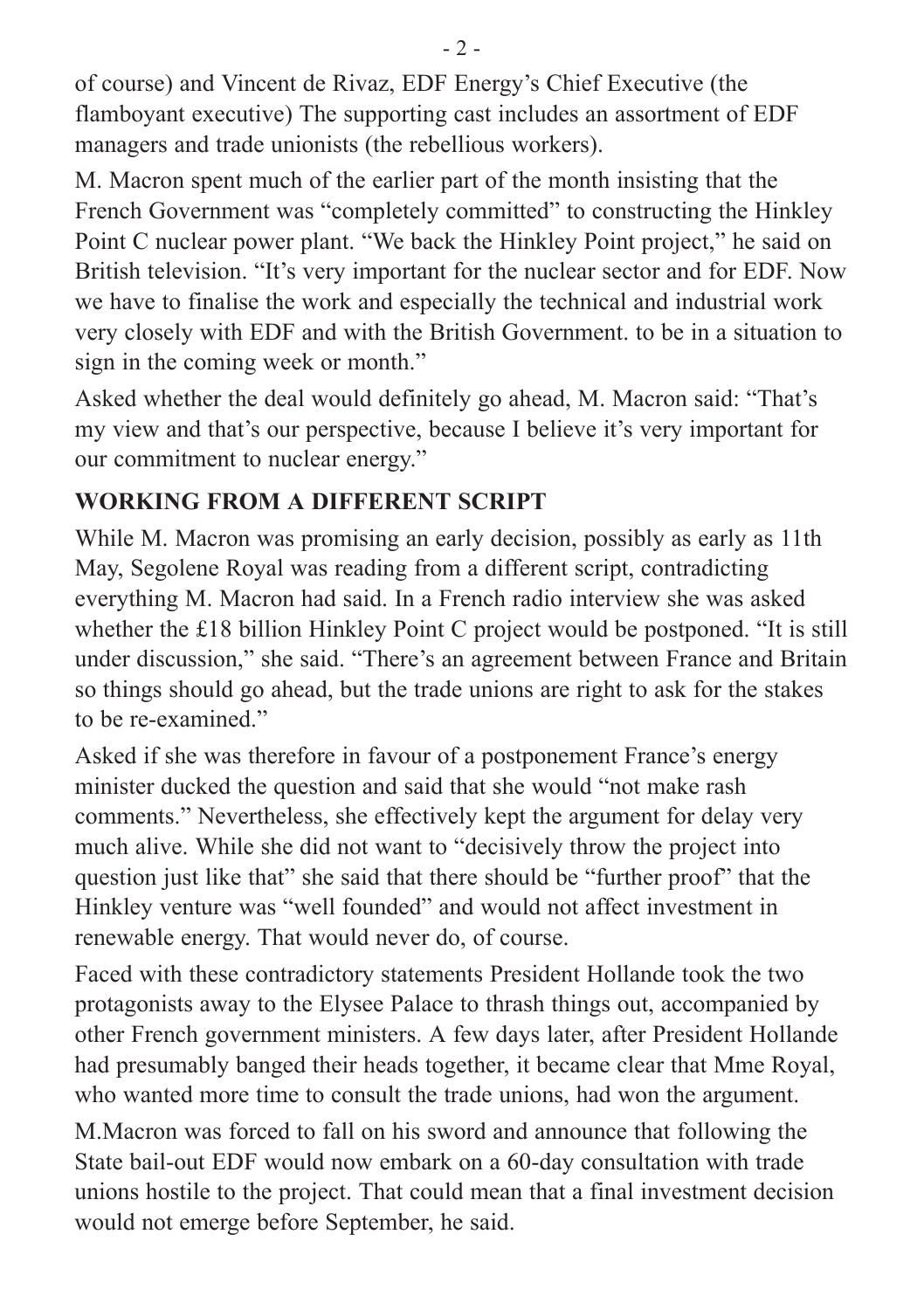Another person caught out by a rapidly changing scene in recent weeks was Vincent de Rivaz, chief executive of EDF Energy, the UK arm of EDF. When he appeared before the Commons Select Committee on Energy and Climate Change Mr. de Rivaz put on a bravura performance. Frankly, I found the dialogue between him and members of the select committee astonishing and I say that as someone who is in favour of the Hinkley Point C scheme going ahead. Opponents will have found the scene hilarious.

#### **THE CHAIRMAN'S HEART SANK**

Mr. de Rivaz began by stating "clearly and categorically" that Hinkley Point C would go ahead. No ifs or buts. "It will go ahead," he said, "because EDF has the experience, the supply chain ready and the team ready, including the company's long-standing partners CGN (China General Nuclear) to build Hinkley Point C and on time and on budget."

The history of delays and rising cost projections at Hinkley and at similar projects employing the EPR reactor at Flamanville in France and Oikiluoto in Finland are as nothing it would seem from that statement.

So what about some of my other concerns, the growing technical doubts, the question mark over the true strength of the political resolve in France? "We are confident in this project," Mr. de Rivaz said. "We are confident in the EPR technology and evolution to achieve higher standards of safety, of the wellestablished and reliable PWR technology. It will go ahead because we have the strong support of the UK Government and of the French Government. It will go ahead because we are confident regarding the financing of the project." This was all too much for the SNP Chairman of the Select Committee, Angus MacNeil MP. "You started with a quite flamboyant opening statement there," he told Mr. de Rivaz. "You said you were confident in the project itself and then said you were confident in EPR and my heart sank. I thought about

Flamanville in France, which was due to be opened in 2020. Was EDF also confident in that at this stage of its development?" Answer came there none. So the select committee chairman decided to put more pressure on, letting it be known that Mr. de Rivaz would be summoned to reappear before the select committee on the House of Commons stage if

EDF did not make an investment announcement by May as promised. Mr. de Rivaz may have already received his invitation.

"All we see from EDF is them kicking the can down the road," Mr. MacNeil said. "According to some of the experts, by the 2030s between storage and renewables there will be no need for nuclear anyway, so if EDF kick the can far enough down the road they will have maybe served a purpose." Mr. MacNeil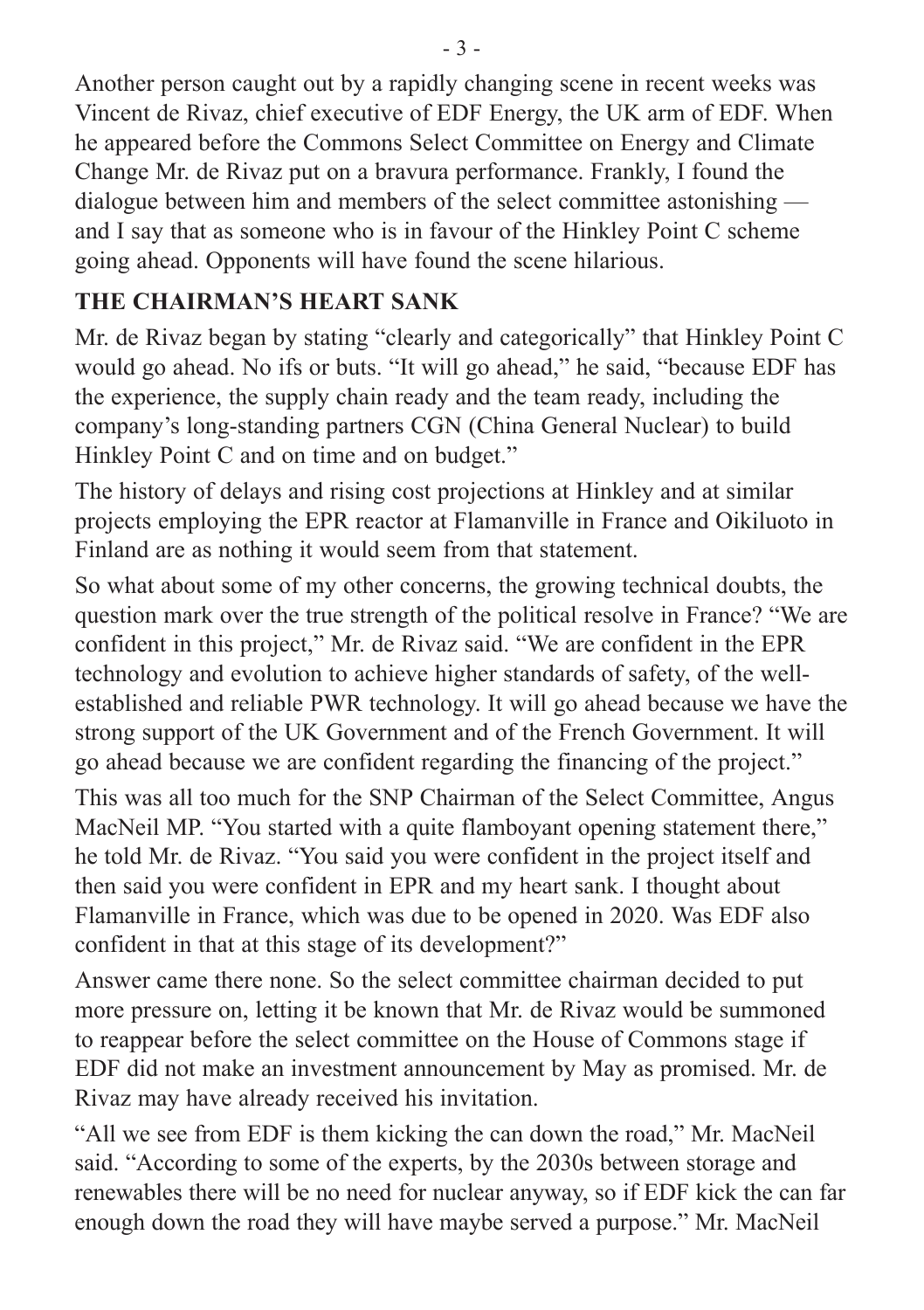went on to say that he personally doubted whether Hinkley would ever get built. "It's always two-to-six months," he said. "It's jam tomorrow with EDF."

A spokesman for the Department of Energy and Climate Change begged to differ. "The final investment decision is a matter for EDF. However, the British Government and EDF are both clear that Hinkley will go ahead."

#### **FLAMANVILLE'S CONTINUING PROBLEMS**

Mr. MacNeil's reference to Flamanville's troubled progress was well timed, coming as it did as the French Nuclear Safety Authority issued a warning that EDF's new nuclear power station in Normandy faces years of further delays if tests confirm that the steel used in its EPR reactor is flawed.

The flagship plant has already been subject to years of delays and cost overruns, adding to EDF's difficulties in funding the identically designed £18 billion reactor at Hinkley Point. Initially, Flamanville was expected to cost  $\epsilon$ 3.3 billion and start operations in 2012. It is is now planned to start up in 2018 at a cost of  $\epsilon$ 10.5 billion. Incidentally, Hinkley was originally planned for 2017 but is now set to be built by 2025.

It seems that completing a project "on time" depends on when you start the clock ticking and the definition of costs can be somewhat flexible, too..

The warning about potential additional delays at Flamanville came from Julien Collet, the deputy director of France's Nuclear Safety Authority. Whether these delays materialise will depend on the results of tests started this year and due to end this summer on the steel being used in the reactor core. If the steel fails the tests regulators could order EDF to remove and replace the top and bottom of the reactor vessel. Building new components would take years.

The difficulties EDF is having with the steel at Flamanville have been caused by problems with the process of cooling and cutting a 450-tonne ingot of steel, which created a small area which was slightly more brittle than it should have been. Areva, the French nuclear company in whose reactor business EDF is taking a controlling stake, is working with regulators to test an identical piece of steel to determine if it could lead to weakness in the reactor vessel. The problem was discovered in late 2014 but EDF opted to push ahead with construction at Flamanville, potentially making it more difficult to replace the faulty steel if that was shown to be necessary.

Shortly after M. Collet's warning Areva and EDF announced that their programme for testing the mechanical properties of Flamanville 3's EPR reactor pressure vessel would be extended. Previously the tests were to be carried out on samples from two forged parts but now they will be conducted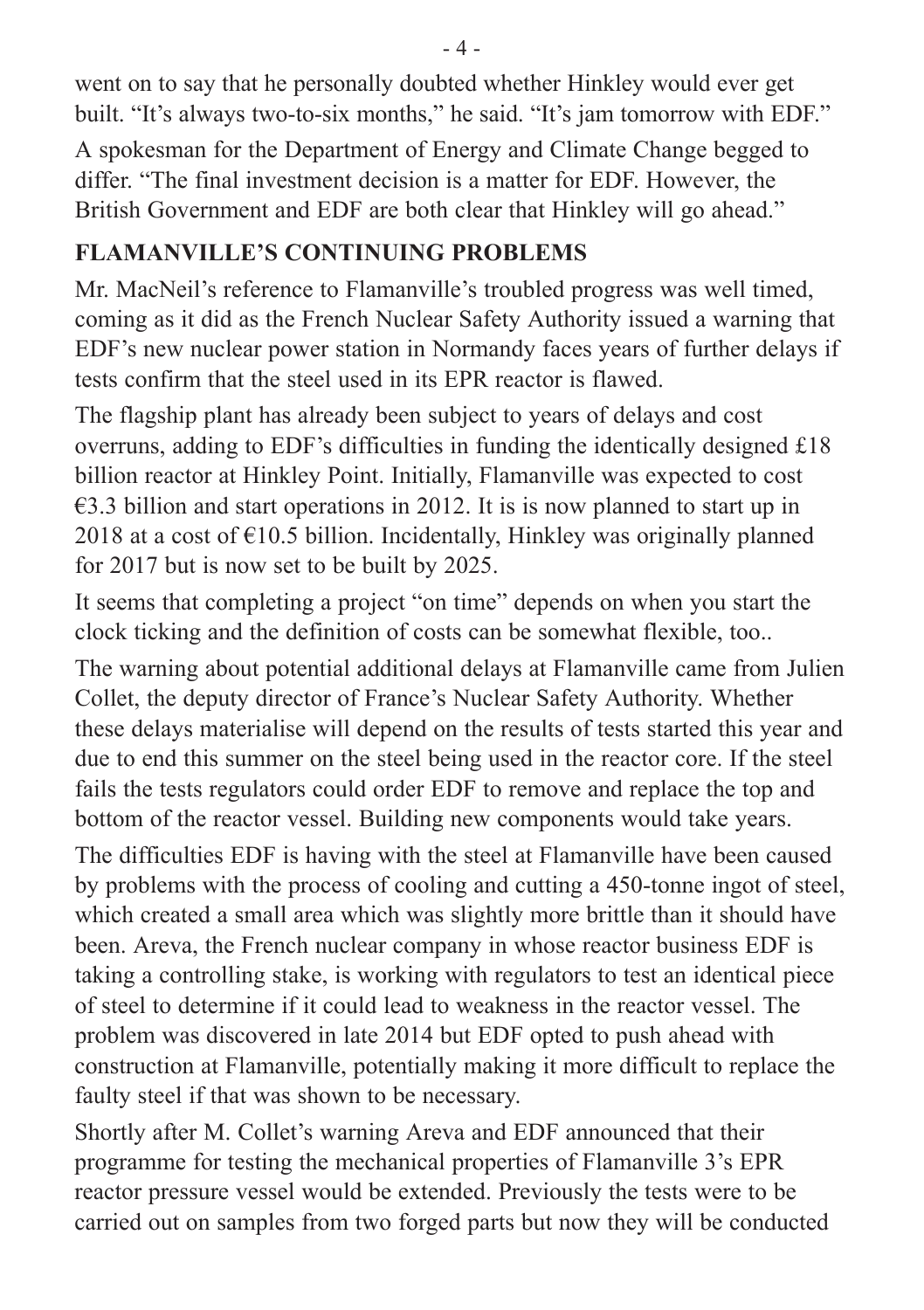on three. The testing programme will run until the end of this year. There is obviously the possibility of further delay.

#### **A RAFT OF CHANGES**

M. Hollande's decision to have an interval during the performance of the Hinkley Point farce should come as no surprise, although it would have been better if it had been taken earlier. The majority of the trade unions represented within EDF have long been known to want the project postponed, possibly scrapped, and all six union members on the EDF Board are expected to vote against the project when it finally comes to a vote. They have already called for at least a two year pause with the project and, most worryingly, recommended that there should be a redesign of the EPR reactor technology.

Christian Taxil, one of the employee directors, argues that a raft of changes to the Hinkley scheme which have been agreed over the past three years has significantly raised the risk for EDF, while a promise to commission the plant within three years of concrete being poured was "not credible."

M. Taxil is the first EDF board member to go public with his concerns, although Thomas Piquemal, the company's chief finance officer, had already resigned because of his doubts about the course being taken by EDF.

M. Piquemal made it clear that he felt that plans to make the final investment decision now would put the financial future of the whole EDF Group in jeopardy. He wanted EDF to wait another three years before making the decision, by which time the group's financial position and the technical problems surrounding the EPR reactor might have been sorted out.

Engineers and managers employed by EDF are at sixes and sevens over what should be done during all this turmoil, adding to the sense of chaos and disarray essential in a well constructed farce. The good news is that more than a hundred engineers signed a letter supporting Hinkley, claiming that the company "can build and deliver the two Hinkley Point reactors on time." The bad news is that five times as many employees in management positions in the company did the opposite, calling for a halt to the project.

### **DEFICIENCIES AND INCOMPETENCE**

The Financial Times reported that the managers had sent a letter dated 19th April to EDF's Board of Directors warning them that they could all face legal action if the company pushed ahead with the project. They maintained that if a decision in favour of Hinkley led to the "destruction of the value" of the EDF group its directors could be held personally responsible.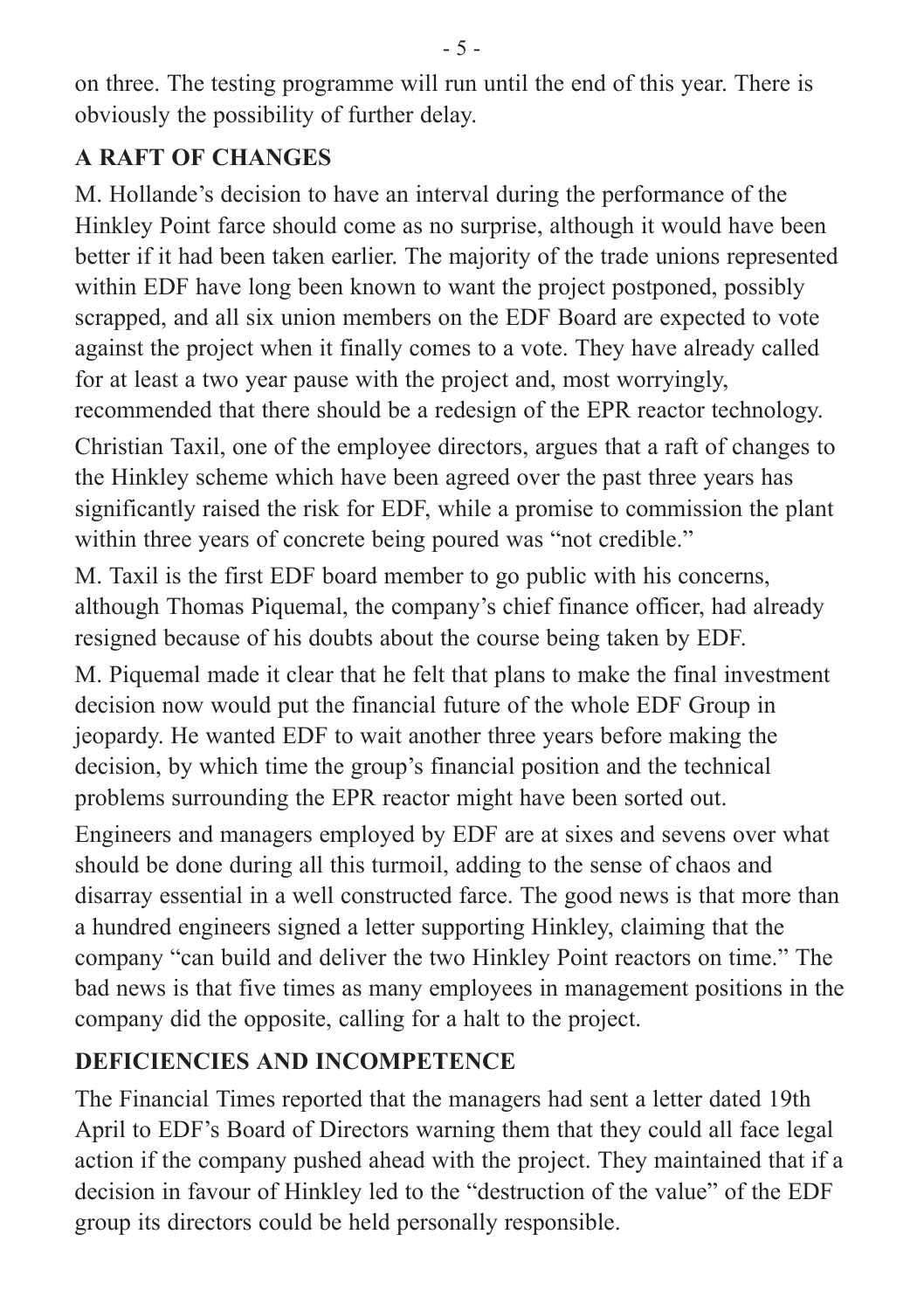The letter apparently recommended that the Board should commission a series of extra studies into the Hinkley scheme and then convene a special shareholder meeting to thrash things out. Board members should also talk to the French market regulator and lawyers, the managers said. They were also highly critical of their counterparts at Areva, the fellow State-owned reactor supplier which was responsible for the EPR design.

Time was needed to overcome deficiencies in the EPR design and to sort out the "very low competency" within Areva, the engineers insisted. EDF's fraught relationship with Areva is one of the reasons for the serious divisions over what should be done about Hinkley within the French nuclear industry.

EDF, 85% State owned, is being compelled to invest tens of billions of euros to bail out Areva, the partner it was "persuaded" to take by the French Government. At the same time it is having to upgrade France's huge nuclear power fleet, while labouring under its own considerable debts.

The status of the engineers' letter is shrouded in mystery. The FT provided EDF with a summary of its contents but the company said that as the letter was an anonymous document which it had not seen it could not comment on it.

One of the of the people involved in the drafting of the letter retorted that the only reason the letter was sent anonymously was that the managers feared for their jobs if they publicly warned about the risks of the Hinkley Point C project. The same person said that 500 EDF employees in management positions supported the case made in the letter, including some divisional heads. Most of these people were also small shareholders in EDF, he said.

EDF shrugged off the views of its employees, saying that it was well known that the unions, who have six out of the 18 places on the Board, are opposed to Hinkley while the criticism from the engineers was contained in a paper that was not taken to the Board.

#### **UNFOUNDED RUMOURS AND FANTASIES**

"The date for the first operation of Hinkley Point C has not changed. It will be 2025," the company said. Later it complained about "unfounded rumours and fantasy information" in the media. Blaming the media for its problems is usually a sign that a company is floundering, looking for someone else to blame for its misfortunes and mistakes, a classic farce stance.

M. Hollande himself is said to still want the Hinkley scheme to go ahead. If it does it will come as a great relief to Amber Rudd, the UK's secretary of state for energy and climate change, one of the more involved members of the audience for the comings and goings on the French nuclear stage.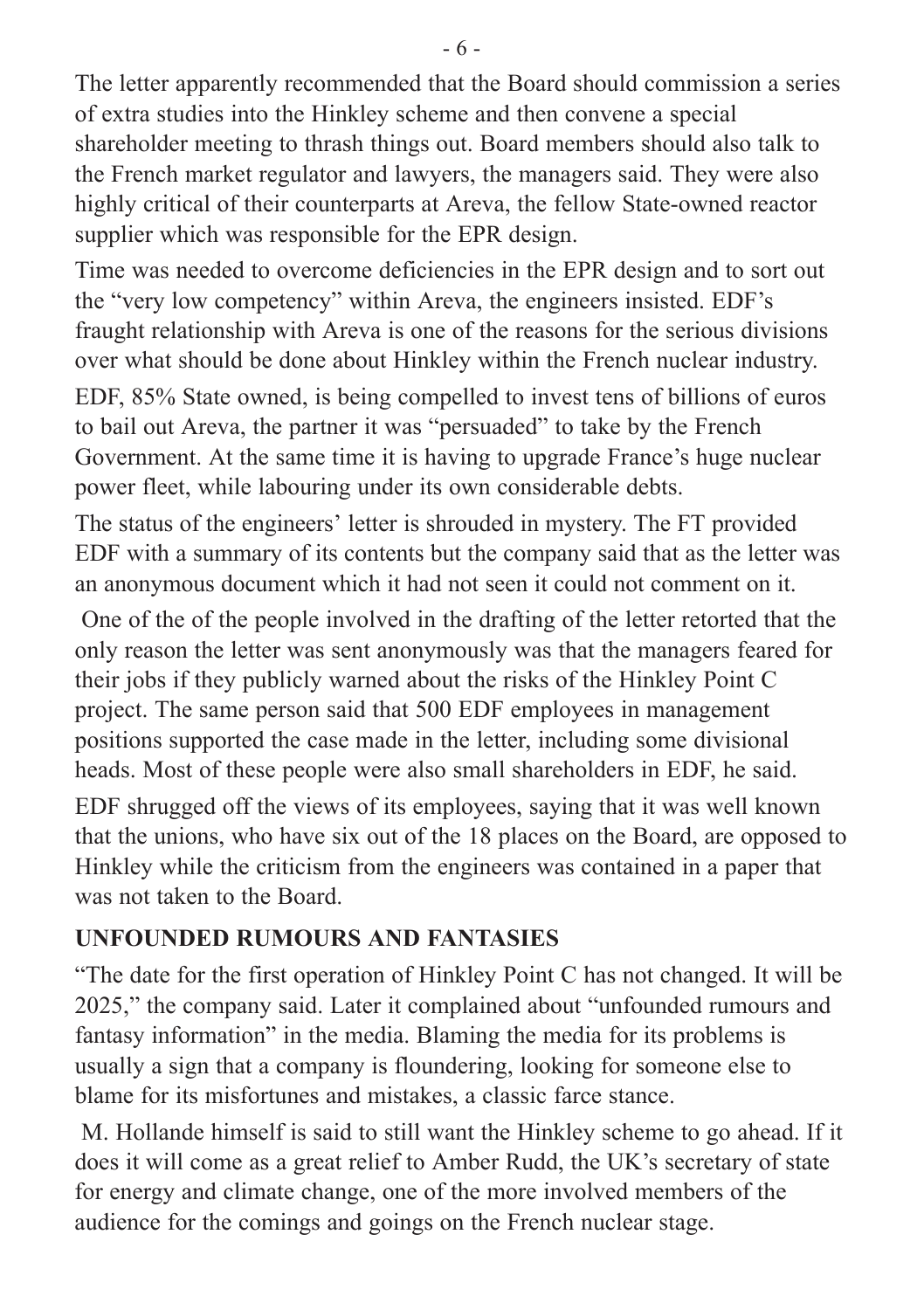It is not so long ago that the UK Government was being criticised for giving EDf an easy ride by granting what was seen as a highly favourable strike price for the electricity from Hinkley Point and later agreeing to new provisions that include a liability for losses should Hinkley be shut down by either a future Government or international regulators any time during the next 35 years.

Mrs. Rudd has admitted that any delay in Hinkley Point C would inevitably lead to higher electricity prices and make it more difficult for the Government to hit its environmental targets, one of the main reasons why the Government supported Hinkley Point C in the first place.

Appearing at the same Energy and Climate Change Select Committee session as the "flamboyant" Mr. de Rivas were Tom Samsom chief executive officer of NuGeneration (NuGen), which plans to build three Westinghouse AP1000 pressurised water reactors (PWR) at Moorside in West Cumbria, and Alan Raymant, chief operating officer of Horizon Nuclear Power, which intends to deploy th UK Advanced Boiling Water Reactor (ABWR) at two sites, Wylfa Newydd, on the isle of Anglesey, and Oldbury-on-Severn in South Gloucestershire.

#### **HINKLEY ISN'T THE ONLY SHOW IN TOWN**

Both men were at pains to point out to the MPs that there are other nuclear energy projects, not just Hinkley. They also took the opportunity to remind MPs that their new build schemes were based on tried, tested and operating reactors. (Unlike the EPRs destined for Hinkley, of course).

Mr. Sansom said the UK's nuclear new build industry is "larger than just Hinkley" and that NuGen, a 60%/40% joint venture between Toshiba and GDF Suez, understood the need for the UK to bring on-line 18 GWe of new capacity in the mid-2020s which, coincidentally, is around the time EDF is now saying Hinkley should be operating.

Rather pointedly, I thought, Mr. Samson told MPs: "We have a deliverable technology, a fleet of AP1000s currently being built in China and the US and in fact NuGen will have the 17th, 18th and 19th AP1000s to be delivered.

"We have a single consortium approach to deliver the project in Cumbria and we believe we have the right technology and the right team and the right location to bring this online."

After the Select committee meeting Mr. Sansom said that it was no secret that financing internationally significant projects, which had huge up-front coasts, was a major challenge. It was complicated, but not impossible.

"The Contracts for Difference regime and access to UK Government loan guarantees are vital features of UK policy that supports towards new nuclear